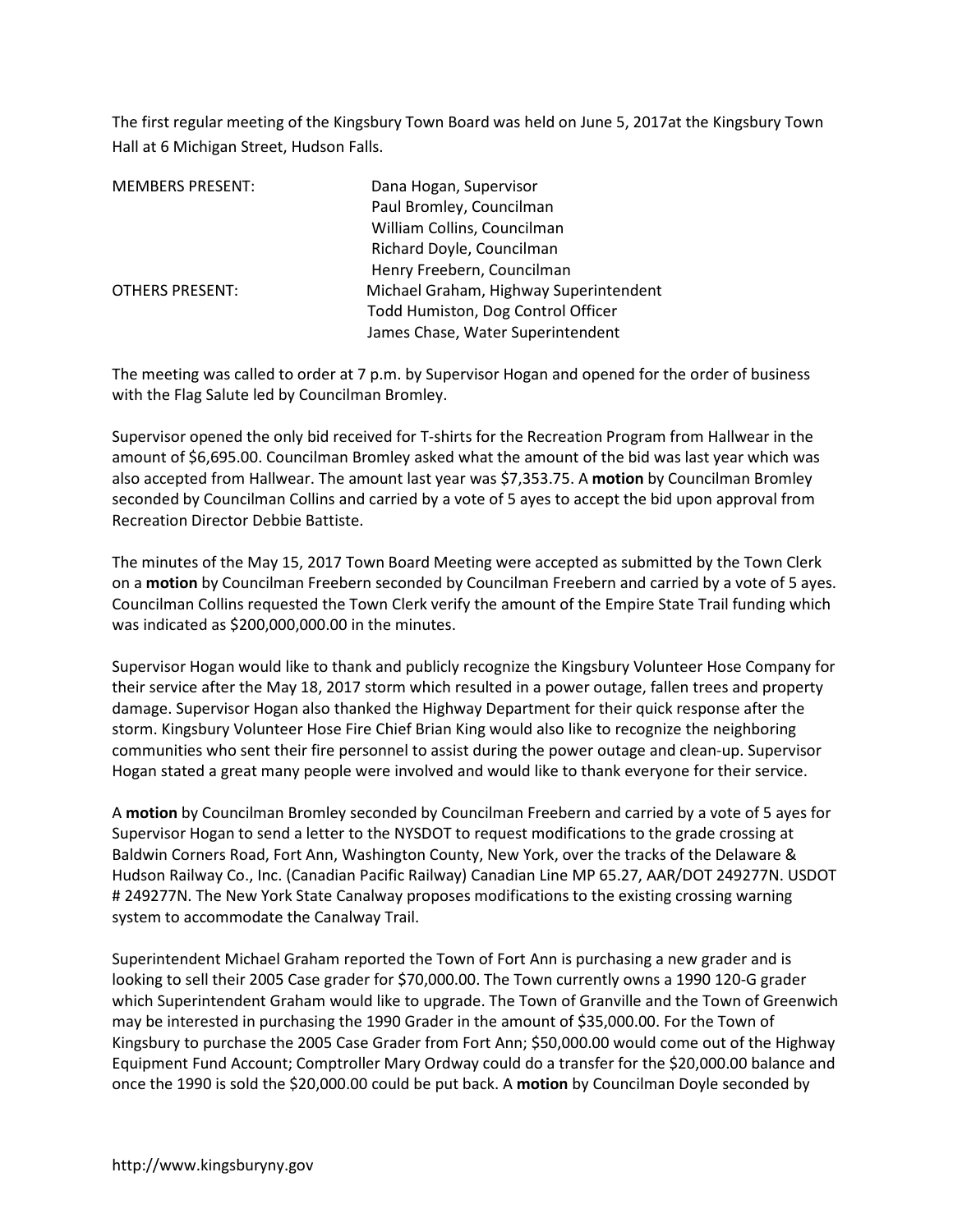Councilman Freebern and carried by a vote of 5 ayes for the Town to purchase a 2005 Case grader from the Town of Fort Ann in the amount of \$70,000.00.

After discussion the Board decided they would like to place a photo of the Town Hall in the 2017 edition of the Sandy Hill Days Ad Book.

A **motion** by Councilman Freebern seconded by Councilman Collins and carried by 5 ayes for the Town of Kingsbury to sign a 4-year Shared Service Agreement with the NYS DOT.

#### TOWN CLERK REPORT:

The Town Clerk confirmed the amount of \$200,000,000.00 was the correct amount for the funding of the Empire State Trail.

The Town Clerk also provided copies to the Board of a notice of claim received on June 2, 2017. The claim is as follows: Alicia Fleeman against Washington County, Town of Kingsbury and the Village of Hudson Falls. The Town Clerk has forwarded copies to the Town Attorney and to Adirondack Trust Insurance, the carrier for the Town's insurance.

### DOG CONTROL OFFICER:

Todd Humiston reported he had recently conducted a Dog Safety Program with the second graders. The first year of the program Humiston worked with 20 students; this year he worked with over 400 students and he estimates next year's program will involve 525 students. Humiston shows a video, every child goes home with a coloring book, a package of crayons, the Town Guide with all the rules and laws, rabies clinic information sheet and a letter to the parents indicating what they have learned in the Dog Safety Program. Humiston has received positive feedback from parents and would like to continue the program. Humiston has funded the program with his own personal funds. A **motion** by Councilman Freebern seconded by Councilman Collins and carried by a vote of 5 ayes for the Town to fund the Dog Safety Program. (the funds are available in Mr. Humiston's budget)

### TOWN HIGHWAY SUPERINTENDENT:

Michael Graham would like to purchase a stainless steel dump box; but it will be necessary to use funds from the Highway Equipment Reserve Fund, which will require a Public Notice. The following was adopted:

# **TOWN BOARD OF THE TOWN OF KINGSBURY COUNTY OF WASHINGTON, STATE OF NEW YORK**

Resolution No. 12 of 2017 Adopted June 5, 2017

Introduced by Councilman Bromley Who moved its adoption

Seconded by Councilman Freebern

### **RESOLUTION APPROVING AND CONSENTING TO THE PURCHASE OF A STAINLESS STEEL DUMP BOX**

The Town Board of the Town of Kingsbury, duly convened at regular session, does hereby resolve that: (1) the Town approves of and consents to the purchase of a stainless steel dump box at a maximum cost of Fifty Thousand Dollars (\$50,000.00) and further approves of and consents to the expenditure from the Highway Equipment Reserve Fund in accordance with General Municipal Law section 6-c (5)(b); (2)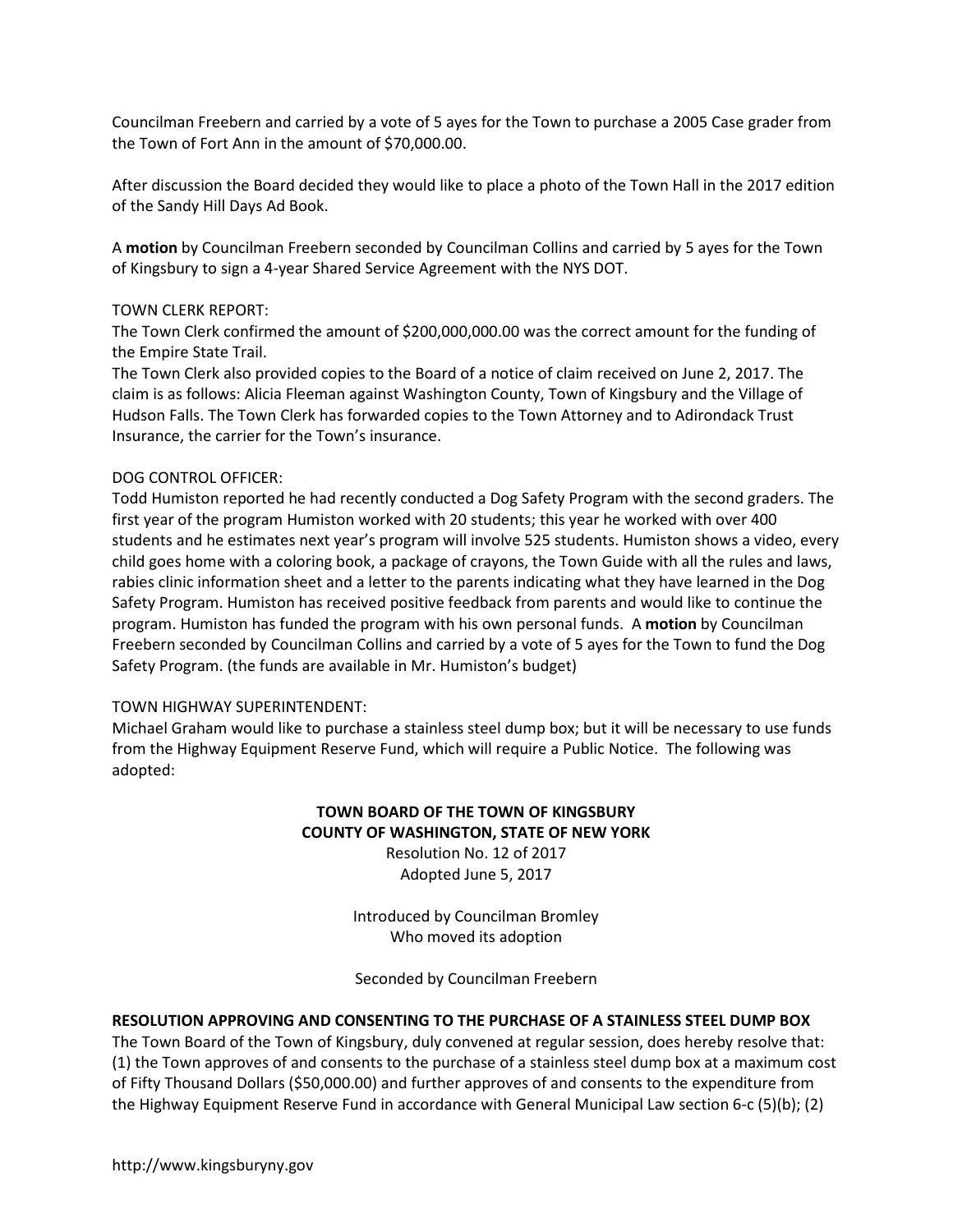the Town authorizes the payment in the amount not to exceed Fifty Thousand Dollars (\$50,000.00) from the Highway Equipment Reserve Fund; (3) the Town determines that this is a Type II action under the SEQR Regulations pursuant to 6 NYCRR section 617.5 (c)(25) and therefore does not require SEQR review. This resolution shall be subject to permissive referendum, with any such referendum governed by Article Seven of the Town Law. This resolution shall take effect immediately.

Michael Graham praised the Town Highway for a great job on the clean-up after the May  $18<sup>th</sup>$  storm.

## SUPERVISOR REPORT:

Supervisor Hogan reported he has contacted Village Mayor John Barton to discuss partnering to obtain a grant for a Water Tower. A discussion followed.

Supervisor Hogan received correspondence from a resident on Tripoli Road in expressing concern about the noise from the Moto-Cross Track located on Route 149 in Fort Ann. After discussion the Board agreed they do not need to get involved in this matter.

A **motion** by Councilman Freebern seconded by Councilman Doyle and carried by a vote of 5 ayes to accept the reports of certain officers for the month of May as follows: Code Enforcement Officer: Total Fees \$00.00 Dog Control Officer: Complaints/Calls 40; Seizures 2; Unlicensed Dogs 1; Summons Issued 0; Bites Investigated 1; Mileage 774 with 169 charged to Fort Edward & 434 charged to Fort Ann Town Clerk: Paid to EnCon \$545.13; Paid to Supervisor \$1,886.09; Paid to NYS Dept. of Health \$202.50; Paid to the Village of Hudson Falls \$80.00; Paid to Ag & Markets for Population Control \$120.00

For April – Town Justice; Fees Collected: \$24,634.50

### WATER SUPERINTENDENT REPORT:

James Chase reported the first section of the DASNY Grant (in the amount of \$65,000.00) is to go out to

bid for hydrant fittings and valves, in an amount that cannot exceed \$20,000.00. The installation of such

will be a joint project between the Water Department and the Kingsbury Volunteer Hose Company. A

**motion** by Councilman Collins seconded by Councilman Freebern and carried by a vote of 5

ayes giving the Water Superintendent permission to go out to bid for hydrant fittings valve, etc.

The bid is as follows:

Town of Kingsbury Washington County NY

### Bid for Hydrant Fittings Valves Ect.

Notice is hereby given that in accordance with Section 103 of the Municipal Law, the Town Board of the Town of Kingsbury is seeking bids for hydrant fittings valves etc. these fittings will be made in North America. Specifications and quantities will be available from Water Superintendent, James Chase. He may be contacted at 518-260-8781.

Sealed bids marked "Bid for Hydrant Fittings Valve Etc."including a non-collusion statement, must be filed in the office of the Town of Kingsbury at 6 Michigan Street, Hudson Falls, NY 12839 no later than June 15, 2017 at 3:00pm. Sealed bids will be opened and read aloud by the Water Superintendent on June 15, 2017 at 3:05pm. The Town Board will determine the lowest responsive responsible bidder at